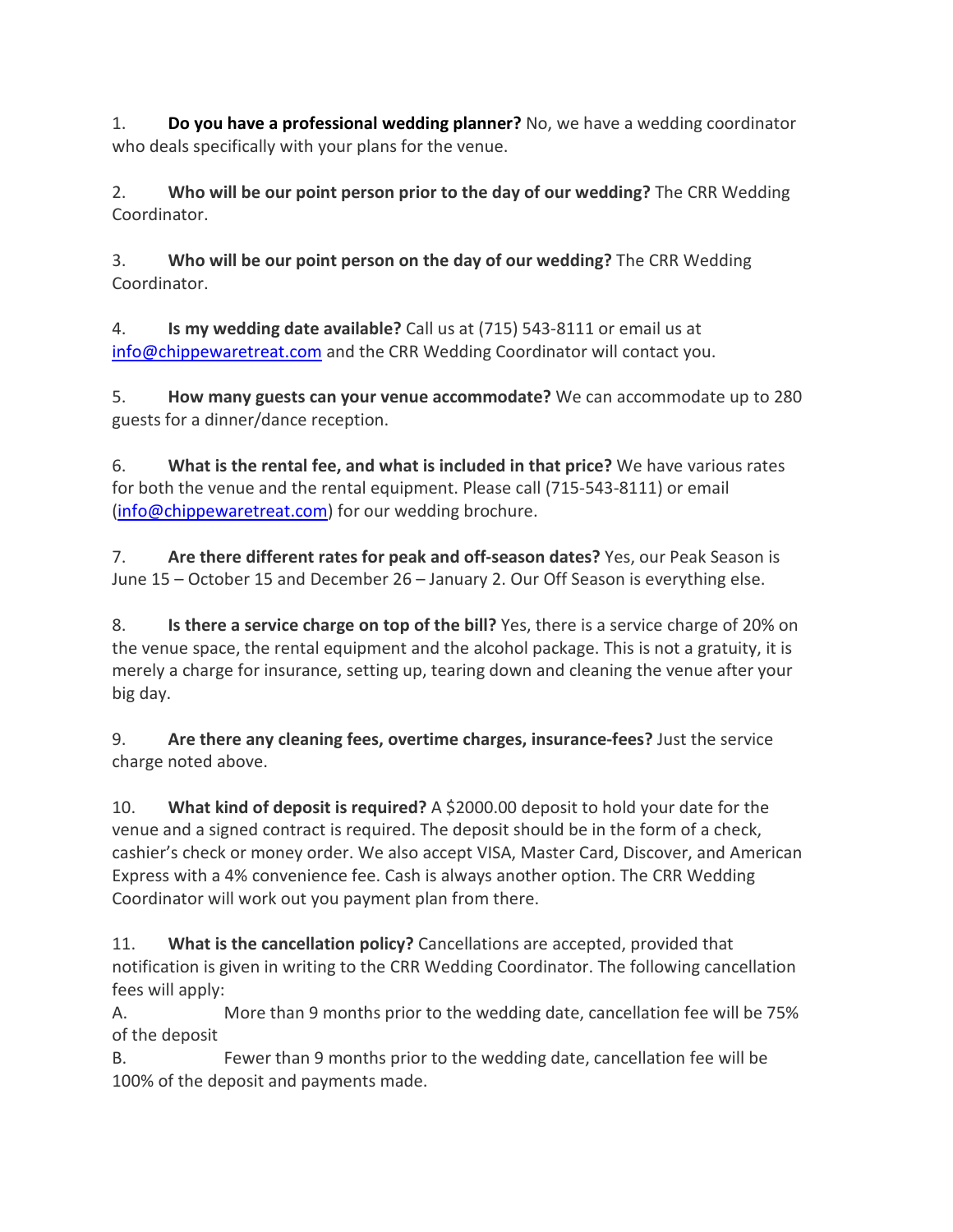12. **When is final payment due?** The CRR Wedding Coordinator will setup a custom plan for you so your wedding is all paid up at least 14 days prior to your wedding day.

13. **What is the last possible date that we can make changes to diagrams and timeline?** The day before your rehearsal dinner.

14. **What is the back-up plan for rain or inclement weather if using outdoor space?** It is recommended that all weddings have a tent on reserve as the weather in the Northwoods of Wisconsin can be iffy. We can move outdoor ceremonies indoors with 48 hours notice, and if the wedding guest count is less than or equal to 170. There is a \$4/chair fee and we will take the first 45 minutes of your reception to reset the dining rooms for the dinner/dance. The CRR Wedding Coordinator will work with you the day before your wedding to determine if an outdoor or indoor space will be set for the wedding.

15. **How many weddings will be booked on my special day?** Just your wedding!

16. **Is there an in-house caterer or do you allow outside caterers?** All food must be contracted through one of our three approved caterers. All alcohol must be contracted through Chippewa Retreat Resort. No food or beverage may be brought into the CRR Lodge from any other source.

17. **Do you allow alcohol?** Yes, contracted through Chippewa Retreat Resort.

18. **Do you allow us to bring in our own alcohol?** We do not allow outside alcohol. All alcohol must be contracted through Chippewa Retreat Resort.

19. **Are plates, silverware, and glassware provided?** Yes. There is a rental charge of \$10/person for the dining setup (8 Pieces); Dinner Plate, Salad Plate, Water Glass, Knife, Fork, Spoon, Salad Fork, Dessert Spoon/Fork. 50 Coffee cups are included at no charge after the dining setup fee. These are china and hammered stainless steel flatware.

20. **Is there a food and beverage minimum?** This depends on the selected approved caterer. There is a \$2,500.00 beverage minimum contracted through Chippewa Retreat Resort. This is the same whether the wedding has alcohol or no alcohol.

21. **Can I bring in a cake from a bakery?** Cakes and Cupcakes may be brought into the CRR Lodge from a licensed vendor in the state of Wisconsin if arrangements have been made in advance with the CRR Wedding Coordinator. We do not provide cake-cutting, but some approved caterers can offer this service at a fee. We do provide cake plates at \$1/plate. Serving utensils for cake and these items must be provided by your approved caterer cutting the cake.

22. **Must I use vendors of your choosing?** We require a caterer from our list of approved caterers. We do not require you to select from a list of other vendors. We ask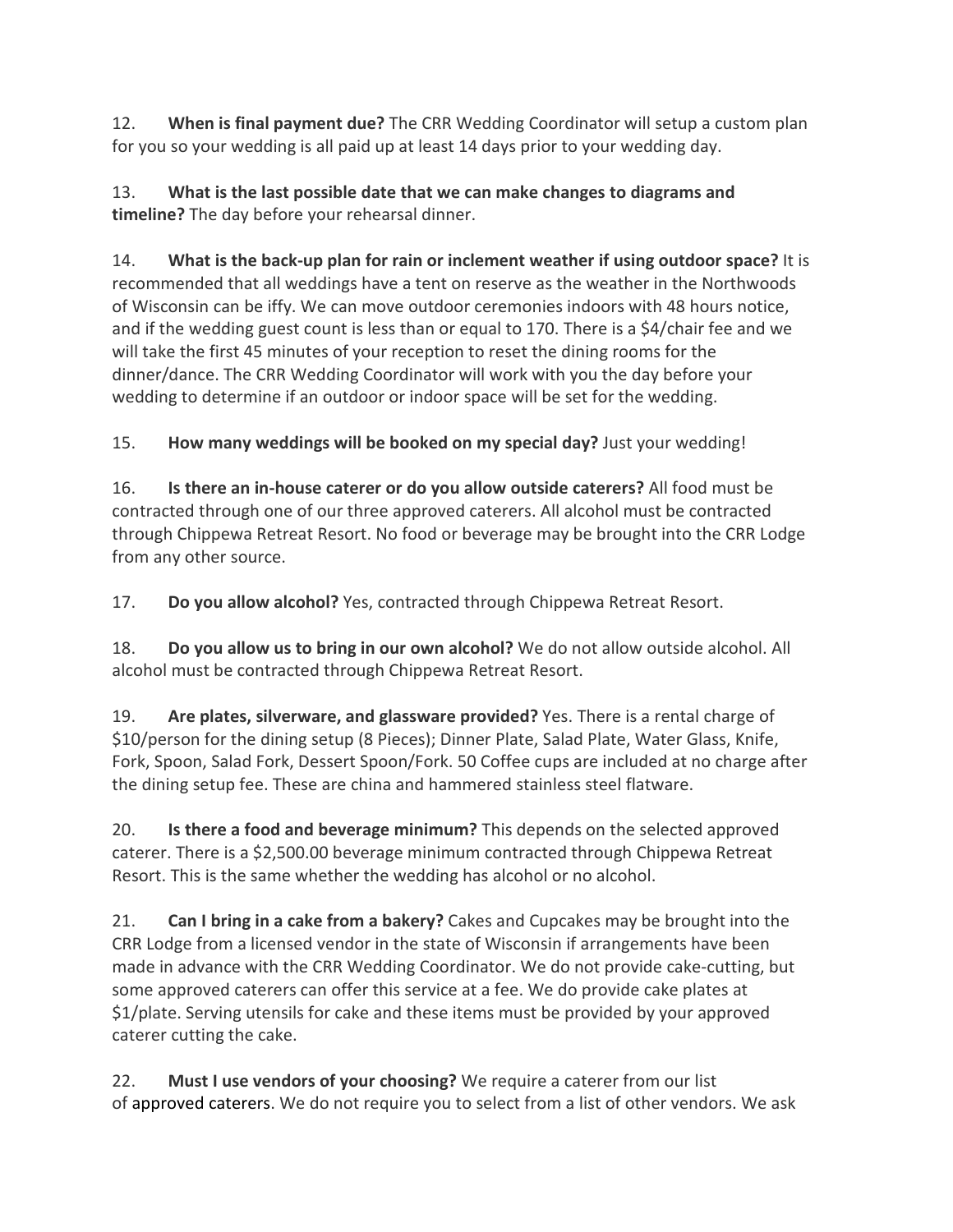that you provide us with names and contact information of the vendors you are working with so we may assist with making day of arrangements, especially for vendors whom have never been to our venue.

23. **Can we have a DJ or band and dancing?** Yes, we ask that DJs and bands provide their own sound equipment and there is ample dance floor space. We have specific areas for a DJ or band with multiple outlets to accommodate their sound and light equipment. We prohibit smoke machines.

24. **Are there restrictions for the photographer in terms of flash usage?** No. We would prefer the photographer make an appointment with the CRR Wedding Coordinator for a tour of the facility if they have never been there before.

25. **Who is responsible for setting up and tearing down décor and when?** The CRR events staff sets tables, chairs, linens, and other items included in the dining setup package by noon the day prior to the wedding. Other décor is set by client or vendors starting at 1 p.m. to 4 p.m. the day prior to the wedding and starting at 9 a.m. the day of the wedding to finish up or finish with floral.

26. **How early can vendors get in to setup?** 1 p.m. to 4 p.m. the day prior to the wedding and starting at 9 a.m. the day of the wedding to finish up or finish with floral.

27. **Can I move furniture around and decorate to suite my likes and dislikes?** You will work with the CRR Wedding Coordinator to diagram the set up the venues on paper and that is how they will be set when you arrive.

28. **Are there decoration limitations and do you allow candles?** All decorations and furniture arrangements must be approved and coordinated in advance with the CRR Wedding Coordinator. Décor may not be affixed to the walls, ceilings, banisters, doors, or stairways. Nails, hooks, tacks, screws, and bolts may not be used on any surface at the Resort. Glitter, sprinkles, confetti, petals, rice, birdseed, wheat or similar materials are not allowed. Fog machines are not allowed. Use of candles is restricted to enclosed flames at least one inch from the top of the container or floating in water. No decorations on the mantels of the fireplaces because they have openings where the screens rise for use. You will coordinate with the CRR Wedding Coordinator when all décor must be removed and cleaned up from the venue.

29. **At what time will my guests and vendors have to leave the facility?** Guests must exit as soon as the band stops playing and the lights are turned up. Immediate family and close friends assisting with tear down and vendors must exit within 30 minutes of the band stopping and lights turned up.

30. **Do you provide assistance with getting gifts or décor to designated cars at the end of the event?** No due to the liability of breakage.